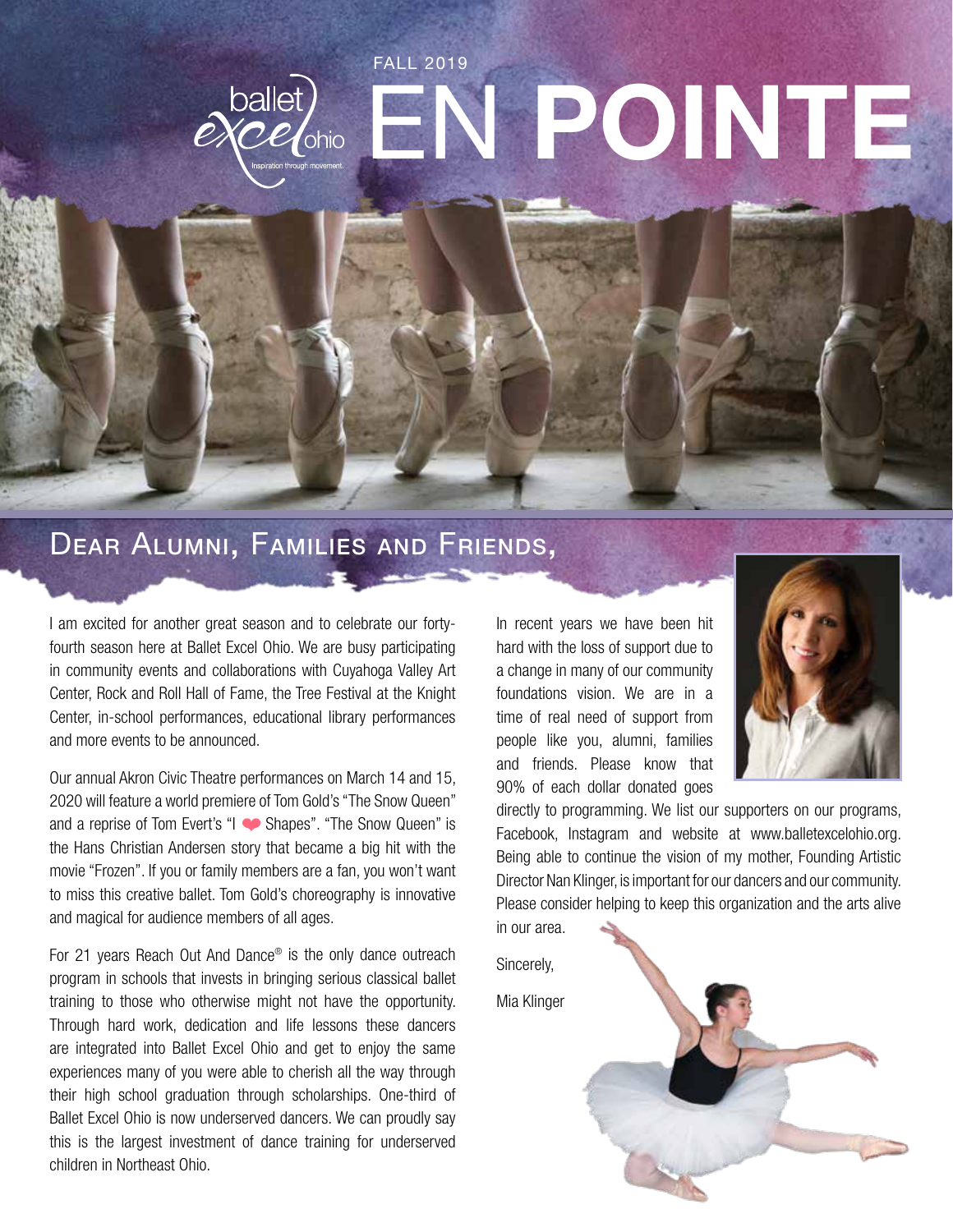## **IGNITE THE** NIGHT!

"Fire and Ice". And, everyone enjoyed our BXO president, Mr. Kevin Coughlin, who gave an exciting welcome to the attendees. The hard work of BXO parents and the incredible effort of the Gala's Co-Chairs, Rorie Boland and Brandy Olefir, made this event not only successful but also extremely enjoyable for all in attendance.

The theme of "Fire and Ice" was chosen this year for our Gala because Ballet Excel Ohio's main production this year will be "The Snow Queen". "The Snow Queen" is a magical story based on the Hans Christian



# BALLET EXCEL OHIO'S ANNUAL GALA & AUCTION

Our "**Fire and Ice**" themed Gala, held at Lake Forest Country Club on November 16, 2019, was a remarkable success this year! A genuine and wholehearted thank you to everyone that donated time, resources, or talent to make this spectacular event come together so beautifully!

This year's event was well attended with 112 guests arriving in style to enjoy the evening, and the night was also financially successful with 11 corporate and individual sponsorships, combined with proceeds of the silent and live auction which utilized the electronic bidding program, BIDPAL, we successfully raised in excess of \$28,000!

Throughout the evening, we recognized the importance of the Cuyahoga Valley Youth Ballet Endowment Fund. The "Cuyahoga Valley Youth Ballet Fund" was established in 1989 and is managed by the Akron Community Foundation. Akron Community Foundation embraces and enhances the work of charitable people who make a permanent commitment to the good of the community. Ballet Excel Ohio using earnings distributed from the endowment for operations, which include but is not limited to, scholarships for dancers from surrounding communities that are underserved in terms of arts education. A special "paddle raise" was conducted to raise monies for this important programming.

Several of our dancers greeted guests dressed as A Soldier Boy, Sugarplum Fairy and Mirliton dancers. These adorable greeters, inconjunction with fantastic decorations created by Ballet Excel parents, Theresa Arnold and Jackie Zorich, provided the perfect atmosphere for guests to feel as though they arrived in a magical wonderland of

Anderson fairytale that inspired the hit Disney movie Frozen. It is a brand-new ballet choreographed by renowned NYC choreographer Tom Gold. This ballet will be performed at the Akron Civic Theatre on **March 14th and 15th**. Please save the dates as this will be a wonderful family-friendly show!

One of the climaxes at our Gala included a lovely performance by Ballet Excel dancers Maggie Stone, Elizabeth Coughlin, Savannah Wyatt, Jonathan McCray and Jade Blankenship who danced selections from the Nutcracker.

Undoubtedly, it is because of our

community's generous support and participation in our fundraisers that we have been able to provide arts education in Northeast Ohio for so many years. The money raised by this year's Gala will help Ballet Excel Ohio continue its mission of bringing original ballets to local schools and community venues in northeast Ohio. Education in the arts is such a critical component to the overall academic success of our young people. Ballet Excel is proud to use our programs, such as ROAD®, as well as our other programs, Ballet Excel on Tour, Community Ticketing, and Scouting for the Arts to educate and inspire local children and their families.

The money raised through this year's event will allow Ballet Excel Ohio to continue to be a leader in our community when it comes to youth performing arts!

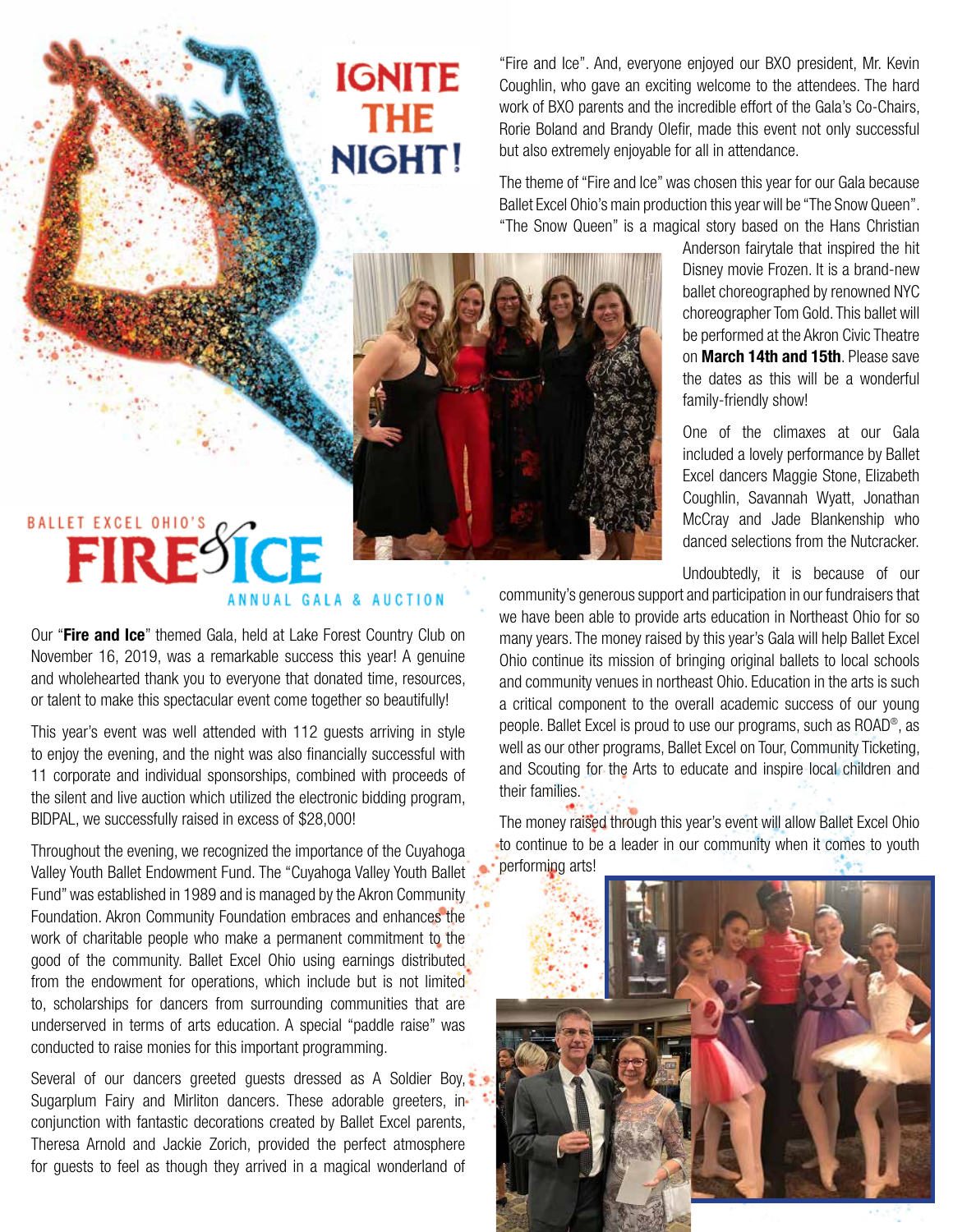### Letter from Board President, Kevin Coughlin

Ballet Excel Ohio has kicked off its 44th season!

The company has begun work on our signature production- "The Snow Queen." This original ballet, choreographed by Tom Gold, is visually stunning and sure to delight our audiences. Our dancers will also present another original production called I Shapes, choreographed by Tom Evert. This contemporary piece stretches the skills of our dancers and will give our audiences a memorable experience.



Our dancers, choreographers, and staff are center stage. But

our families are at the heart of Ballet Excel Ohio. Their time, treasure, and talents help make BXO the premier youth dance experience in the region. Thanks to their behind-the-scenes support and help, BXO is able to bring you professional productions year in and year out.

From the annual Gala, to studio monitoring, coordinating costumes, sets and production, and everything in between our families make BXO a special organization. Thank you.

Last season's presentation of Peter Pan brought good crowds to the Akron Civic Theatre. The Snow Queen will be another big draw, so let's work together to fill those seats. Buy tickets early, get your friends and families to come, and promote, promote, promote!

Thank you for the opportunity to serve as your Board President. If there is anything you would like to talk about, I am more than happy to hear from you at president@balletexcelohio.org.





ROAD® is an arts education organization dedicated to enriching the lives of children through the art of dance. For over 20 years ROAD® has been dedicated to serving students who otherwise would not have the opportunity to experience dance and positively changing the trajectory of their lives. This year's ROAD® is working at, Case CLC, Findley CLC, Harris Jackson CLC, McEbright CLC, Seiberling CLC, and will be in more area schools in the Spring of 2020. In addition to outreach and performances at area schools 15

scholarships were awarded in 2019 enabling students to attend pre-professional training at Nan Klinger Excellence in Dance

We are so grateful to everyone who has helped keep the vision of ROAD<sup>®</sup> vibrant for over 20 years and investing in the lives of these dancers!



### Welcome Apprentices

Savannah Wyatt 9th Grader Homeschooled Kyla Hayashi 6th Grader United Elementary

Isabel Banig 4th Grade Monroe Elementary School Toney Kight 9th Grade Lake Center Christian School Anastasia Moirano 4th Grade Saint Joseph School Layla Motley 5th Grade Case Elementary School Uniqke Tavanello 9th Grade Firestone High School



### Calendar of Events

| March 14 & 15 | <b>CIVIC Performances: The Snow Queen and</b><br><b>SHAPES</b>               |
|---------------|------------------------------------------------------------------------------|
| March 3       | In-School Performance of the Snow Queen: Wooster                             |
| February 12   | In-School Performance: Our Lady of the Elms                                  |
| February 22   | Library Performance Hudson Library and Historical Society                    |
| February 20th | In-School Performance: Akron Public Schools-Seiberling<br>and David Hill CLC |
| February 1    | Library Performance Kent Free Library                                        |
| January 25    | Library Performance Fairlawn-Bath Branch                                     |
| January 18    | Akron Main Library                                                           |
| January 11    | Library Performance Cuyahoga Falls                                           |
| November 30   | Tree Festival at 12:00pm                                                     |
| November 16   | Annual Gala- Fire & Ice: Ignite the Night                                    |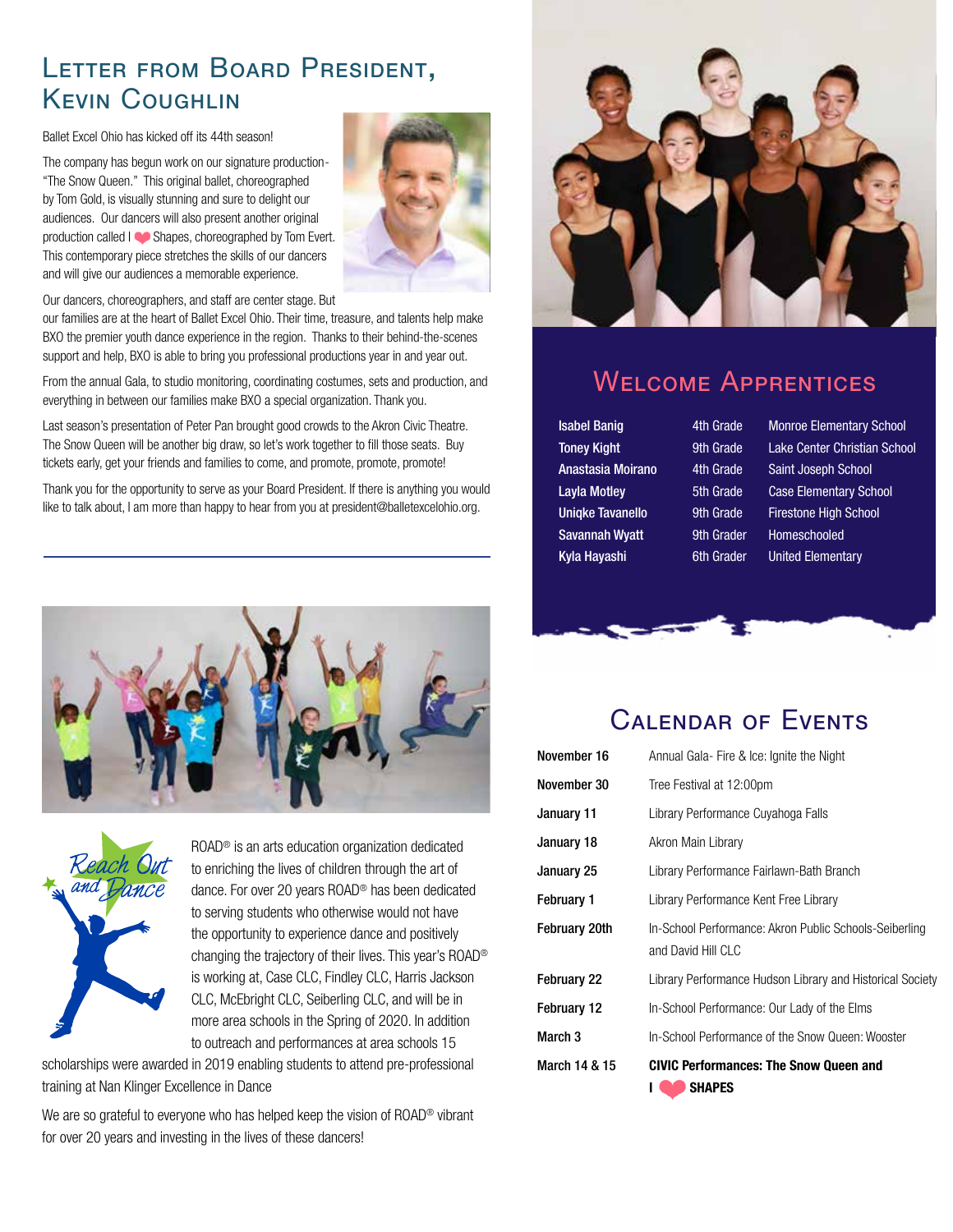### 2019 Summer Study

Our dancers were busy this summer! The end of the school year means opportunities for our dancers to travel near and far to gain valuable dance experiences. Listed below is how Ballet Excel dancers spent their summer studies:

Vivian Gray Miami City Ballet

Rebecca Banig **Estudio de Danza Cecelia Teran** Raña-Bolivia, South America Jade Blankenship Central Pennsylvania Youth Ballet Elizabeth Coughlin Pacific Northwest Ballet Ellie Ferry Chautauqua Institution

Lex Zorich Charlotte Ballet

Jonathan McCray Houston Ballet Academy Madeline Pierce Chautauqua Institution Emma Simms Central Pennsylvania Youth Ballet Maggie Stone Charlotte Ballet, EID Adalyn Zorich Chautauqua Institution, EID

### **BALLET EXCEL OHIO** Summer Scholarship Awards

#### **KATE LIEBERTH LYTTON SCHOLARSHIP**

Jade Blankenship

**NAN KLINGER SCHOLARSHIP**

Vivian Gray

#### **GAYLE NOBLE SCHOLARSHIPS**

Lilyann Arnold Elizabeth Coughlin Ellie Ferry

Jenna Harris Maggie Stone Lex Zorich

### **DONATE and Join Our Movement!**

Even with talented dancers, involved alumni, an innovative artistic staff and outstanding volunteers, Ballet Excel Ohio relies on the support of community members like you. Your donations provide everything from shoes to full scholarships to children in need. Gifts can be made online at https://balletexcelohio.org/index. php/support/donate by calling 330-376-8522, or emailing development@balletexcelohio.org

During this holiday season follow us on social media to take advantage of several opportunities to increase the impact of your donation with funds matching up to \$2000 from a generous alumni, Giving Tuesday, and Amazon Smile.

Thank you so much for supporting this important cause!

### **OUR FUNDING**

Thank you to these incredible organizations that make Ballet Excel Ohio, and its outreach programs, accessible to the youth of our community.

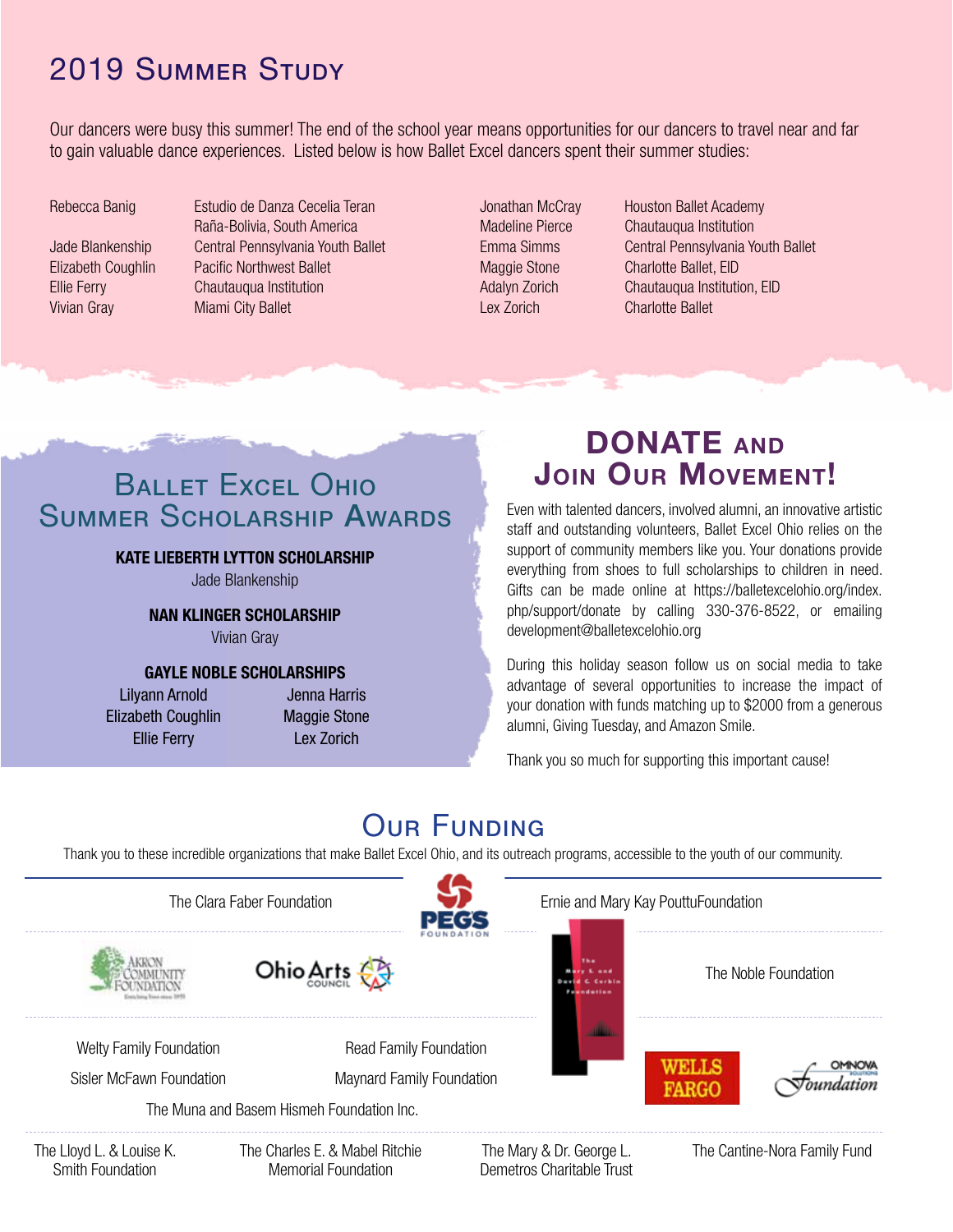# Alumni Spotlight

### MISS KATIE DETTLING

An exclusive interview of BXO Alumna dancer Katie Dettling (CVYB'96) conducted by current BXO Dancer Jade Blakenship (13y.o.). Miss Dettling performed in over 100 professional dance works subsequent to her time as a BXO dancer, successfully taught and managed at multiple companies, and co-founded her own business with her husband, Fit-Arts, in New York City. They now live back in Akron. Here is a recounting of their inspiring conversation...

#### **When did you start dancing in the company and what did you like most about it?**

I came to the company a little later, from a more recreational school. I first attended summer classes at CVYB and realized it was a whole other league of training. I was in 6th grade and I think I was 12 years old. My favorite thing about the company was the whole process of performing: the original choreography, the rehearsals, the creativity involved. It's not something you get in other schools.



#### **What is your most memorable time as a CVYB company member?**

That's a tough one. There are so many. For sure Civic weeks. It was huge. Almost like what Homecoming is

for high school kids. The Civic was the big thing you look forward to every year and it created memories I hold onto.

#### **How were you able to balance schoolwork with all your classes?**

That was always a struggle and that is where all the discipline comes in. I was fortunate to have a lot of support from my family which helped. At times we had to negotiate with school. There were less alternative education opportunities than there are now. More than anything it was just a lot of hard work. Part of the reason I loved ballet was that it made me feel better. It helped me focus and I found I could get better results in school when I actually moved my body and cleared my head. It was a lot to fit in, but it ultimately made me more productive.

#### **Was there any specific teacher, dance mom, or classmate that you looked up to as a role model?**

Well, obviously Miss Nan was a huge one. I know she gave my mom a lot of great advice. As I came to the school a little later than some of the others, I was behind in my age group. My body wasn't perfect. There was a lot of nurturing and hard lessons. Miss Nan wasn't one to coddle anyone. She told it like it was. One of the things my Mom always remembers was Miss Nan saying "to let the world let her know if she should try." Lori Klinger was also a big influence. She taught summer classes. I later spent time in New York with her and she became a mentor as well. The older dancers were also wonderful examples. That's another great thing about this environment, young people to look up to.

#### **Lastly, what advice can you give to us young dancers?**

You know, I think that I've seen a lot of dance students go through their lives, regardless of whether they become professionals, do great things and become very successful. It was amazing at the last anniversary the company had, my husband came, and he noted that literally every single one of these people were doing something interesting and wonderful. I'd say keep valuing the perseverance. There is a lot of beauty but also a lot of disappointment in something like ballet. The bar is so high. And the hard things are the things you learn the most from. Also never stop moving!

#### **What do you do for a living now?**

I currently teach Pilates. I transitioned out of dance about 5 years ago. My husband and I managed Dances Patrelle for a few years but decided arts management wasn't for the rest of our lives (those who support and fundraise for non-profits are VERY special people). It was a great experience, especially helpful in learning how to manage a business. After loving movement and doing Pilates for over 20 years, teacher training became a natural focus. I had a fabulous mentor and fell in love with it. I did extensive training in the Merrithew brand of Pilates.

#### **How did your experience of being in the company help you to get to where you are now and are there any specific skills or strengths you gained from being in the company?**

I ended up having a good 20 years as a professional dancer. At CVYB I learned the process of choreography. I became known for picking things up quickly. Also for acting. I had to work hard to make my body work for ballet, so these skills were a great benefit. The most important things I learned were the discipline and perseverance it takes to be successful in dance, or anything. Also that love for movement and a comfortability with my own body. We're not using our bodies enough these days, and that's so important for our health.

### **What was your favorite ballet, and did you have a favorite**



#### **choreographer?**

The spirit of the Cuyahoga by James Sewell was my first ballet. I really loved that ballet. It's so unique! Also, Francis Patrelle's USO show. I've always loved doing things that aren't so classical. He was so fun to work with. Obviously I ended up connecting with him later in my career and he was a great mentor to me.